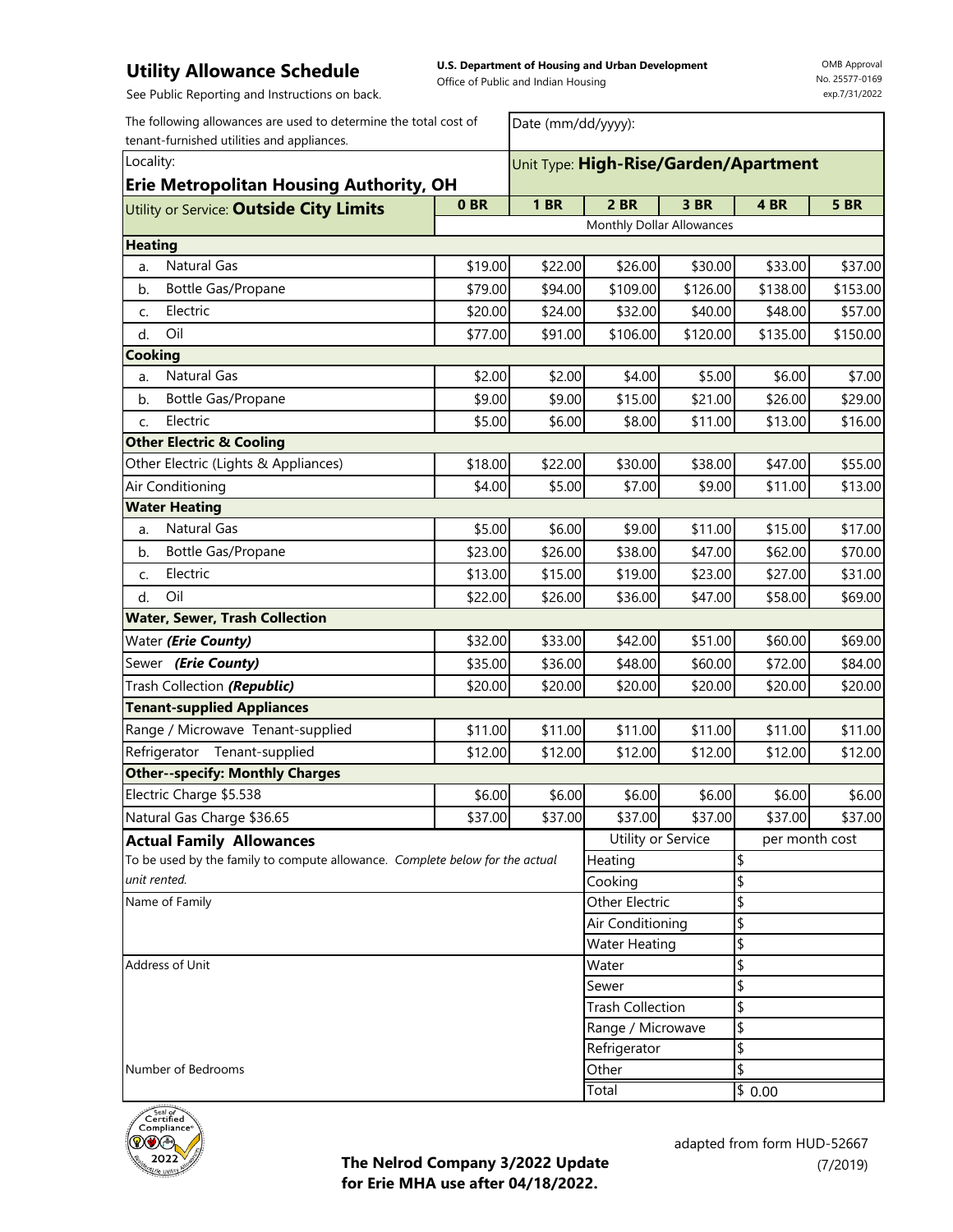**U.S. Department of Housing and Urban Development**  Office of Public and Indian Housing

Date (mm/dd/yyyy):

OMB Approval No. 25577-0169 exp.7/31/2022

See Public Reporting and Instructions on back.

The following allowances are used to determine the total cost of tenant-furished utilities and appliances.

| money more which concerns<br>Locality:                                       | Unit Type: Row House/Townhouse/Semi- |                                              |                           |                    |                 |             |
|------------------------------------------------------------------------------|--------------------------------------|----------------------------------------------|---------------------------|--------------------|-----------------|-------------|
| <b>Erie Metropolitan Housing Authority, OH</b>                               | <b>Detached/Duplex</b>               |                                              |                           |                    |                 |             |
| Utility or Service: Outside City Limits                                      | 0 <sub>BR</sub>                      | <b>1 BR</b>                                  | 2 BR                      | 3 BR               | 4BR             | <b>5 BR</b> |
|                                                                              |                                      |                                              | Monthly Dollar Allowances |                    |                 |             |
| <b>Heating</b>                                                               |                                      |                                              |                           |                    |                 |             |
| Natural Gas<br>a.                                                            | \$24.00                              | \$28.00                                      | \$33.00                   | \$37.00            | \$41.00         | \$46.00     |
| Bottle Gas/Propane<br>b.                                                     | \$100.00                             | \$117.00                                     | \$138.00                  | \$153.00           | \$173.00        | \$194.00    |
| Electric<br>C.                                                               | \$29.00                              | \$34.00                                      | \$44.00                   | \$54.00            | \$65.00         | \$75.00     |
| Oil<br>d.                                                                    | \$98.00                              | \$117.00                                     | \$135.00                  | \$150.00           | \$168.00        | \$186.00    |
| Cooking                                                                      |                                      |                                              |                           |                    |                 |             |
| Natural Gas<br>a.                                                            | \$2.00                               | \$2.00                                       | \$4.00                    | \$5.00             | \$6.00          | \$7.00      |
| b.<br>Bottle Gas/Propane                                                     | \$9.00                               | \$9.00                                       | \$15.00                   | \$21.00            | \$26.00         | \$29.00     |
| Electric<br>C.                                                               | \$5.00                               | \$6.00                                       | \$8.00                    | \$11.00            | \$13.00         | \$16.00     |
| <b>Other Electric &amp; Cooling</b>                                          |                                      |                                              |                           |                    |                 |             |
| Other Electric (Lights & Appliances)                                         | \$23.00                              | \$27.00                                      | \$38.00                   | \$48.00            | \$59.00         | \$70.00     |
| Air Conditioning                                                             | \$4.00                               | \$5.00                                       | \$9.00                    | \$12.00            | \$16.00         | \$20.00     |
| <b>Water Heating</b>                                                         |                                      |                                              |                           |                    |                 |             |
| Natural Gas<br>a.                                                            | \$7.00                               | \$8.00                                       | \$11.00                   | \$15.00            | \$18.00         | \$21.00     |
| Bottle Gas/Propane<br>b.                                                     | \$29.00                              | \$32.00                                      | \$44.00                   | \$62.00            | \$73.00         | \$91.00     |
| Electric<br>C.                                                               | \$16.00                              | \$19.00                                      | \$24.00                   | \$29.00            | \$34.00         | \$39.00     |
| Oil<br>d.                                                                    | \$26.00                              | \$33.00                                      | \$44.00                   | \$58.00            | \$73.00         | \$88.00     |
| Water, Sewer, Trash Collection                                               |                                      |                                              |                           |                    |                 |             |
| Water ( <i>Erie County</i> )                                                 | \$32.00                              | \$33.00                                      | \$42.00                   | \$51.00            | \$60.00         | \$69.00     |
| Sewer ( <i>Erie County</i> )                                                 | \$35.00                              | \$36.00                                      | \$48.00                   | \$60.00            | \$72.00         | \$84.00     |
| Trash Collection (Republic)                                                  | \$20.00                              | \$20.00                                      | \$20.00                   | \$20.00            | \$20.00         | \$20.00     |
| <b>Tenant-supplied Appliances</b>                                            |                                      |                                              |                           |                    |                 |             |
| Range / Microwave Tenant-supplied                                            | \$11.00                              | \$11.00                                      | \$11.00                   | \$11.00            | \$11.00         | \$11.00     |
| Refrigerator Tenant-supplied                                                 | \$12.00                              | \$12.00                                      | \$12.00                   | \$12.00            | \$12.00         | \$12.00     |
| <b>Other--specify: Monthly Charges</b>                                       |                                      |                                              |                           |                    |                 |             |
| Electric Charge \$5.538                                                      | \$6.00                               | \$6.00                                       | \$6.00                    | \$6.00             | \$6.00          | \$6.00      |
| Natural Gas Charge \$36.65                                                   | \$37.00                              | \$37.00                                      | \$37.00                   | \$37.00            | \$37.00         | \$37.00     |
| <b>Actual Family Allowances</b>                                              |                                      |                                              |                           | Utility or Service | per month cost  |             |
| To be used by the family to compute allowance. Complete below for the actual |                                      |                                              | Heating                   |                    | \$              |             |
| unit rented.                                                                 |                                      |                                              | Cooking                   |                    | \$              |             |
| Name of Family                                                               |                                      | Other Electric                               |                           | \$                 |                 |             |
|                                                                              |                                      | Air Conditioning                             |                           | \$                 |                 |             |
|                                                                              |                                      |                                              | <b>Water Heating</b>      |                    | \$              |             |
| Address of Unit                                                              |                                      |                                              | Water                     |                    | \$              |             |
|                                                                              | Sewer                                |                                              |                           | \$                 |                 |             |
|                                                                              |                                      | <b>Trash Collection</b><br>Range / Microwave |                           | \$                 |                 |             |
|                                                                              |                                      |                                              |                           | \$                 |                 |             |
| Number of Bedrooms                                                           |                                      |                                              | Refrigerator<br>Other     |                    | \$<br>\$        |             |
|                                                                              |                                      |                                              | Total                     |                    | $\sqrt{6}$ 0.00 |             |
|                                                                              |                                      |                                              |                           |                    |                 |             |

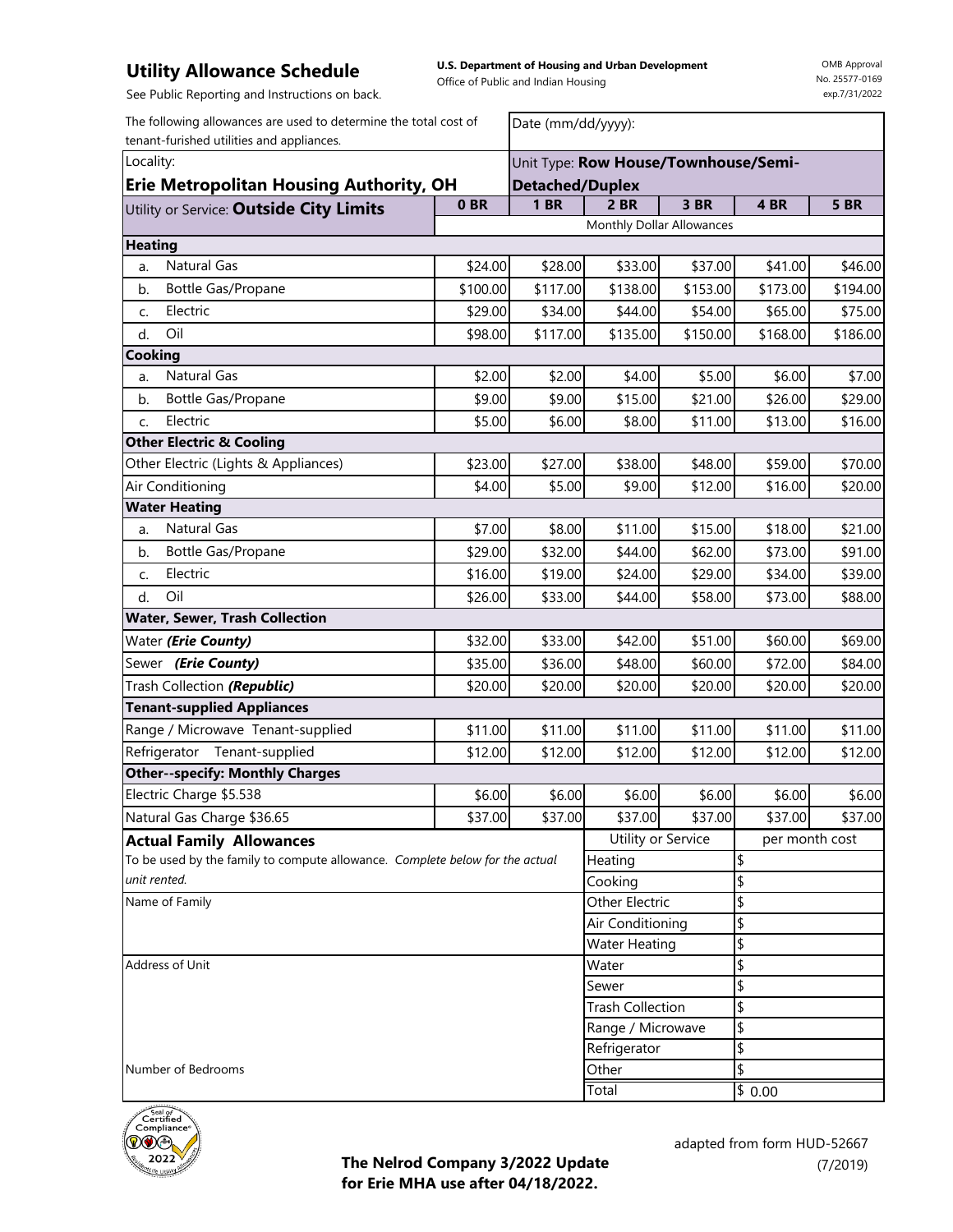**U.S. Department of Housing and Urban Development**  Office of Public and Indian Housing

Date (mm/dd/yyyy):

OMB Approval No. 25577-0169 exp.7/31/2022

See Public Reporting and Instructions on back.

The following allowances are used to determine the total cost of tenant-furished utilities and appliances.

| Locality:<br><b>Erie Metropolitan Housing Authority, OH</b>                  |                                         | Unit Type: Single-Family (Detached House) |             |                         |          |                |             |  |
|------------------------------------------------------------------------------|-----------------------------------------|-------------------------------------------|-------------|-------------------------|----------|----------------|-------------|--|
|                                                                              | Utility or Service: Outside City Limits | 0 <sub>BR</sub>                           | <b>1 BR</b> | <b>2 BR</b>             | 3 BR     | 4BR            | <b>5 BR</b> |  |
|                                                                              |                                         | Monthly Dollar Allowances                 |             |                         |          |                |             |  |
| <b>Heating</b>                                                               |                                         |                                           |             |                         |          |                |             |  |
| a.                                                                           | <b>Natural Gas</b>                      | \$27.00                                   | \$31.00     | \$37.00                 | \$42.00  | \$47.00        | \$53.00     |  |
| b.                                                                           | Bottle Gas/Propane                      | \$112.00                                  | \$132.00    | \$153.00                | \$176.00 | \$200.00       | \$220.00    |  |
| C.                                                                           | Electric                                | \$47.00                                   | \$55.00     | \$65.00                 | \$74.00  | \$83.00        | \$93.00     |  |
| d.                                                                           | Oil                                     | \$109.00                                  | \$131.00    | \$150.00                | \$171.00 | \$193.00       | \$215.00    |  |
| Cooking                                                                      |                                         |                                           |             |                         |          |                |             |  |
| a.                                                                           | <b>Natural Gas</b>                      | \$2.00                                    | \$2.00      | \$4.00                  | \$5.00   | \$6.00         | \$7.00      |  |
| b.                                                                           | Bottle Gas/Propane                      | \$9.00                                    | \$9.00      | \$15.00                 | \$21.00  | \$26.00        | \$29.00     |  |
| C.                                                                           | Electric                                | \$5.00                                    | \$6.00      | \$8.00                  | \$11.00  | \$13.00        | \$16.00     |  |
|                                                                              | <b>Other Electric &amp; Cooling</b>     |                                           |             |                         |          |                |             |  |
|                                                                              | Other Electric (Lights & Appliances)    | \$27.00                                   | \$32.00     | \$44.00                 | \$56.00  | \$69.00        | \$81.00     |  |
|                                                                              | Air Conditioning                        | \$3.00                                    | \$4.00      | \$9.00                  | \$14.00  | \$19.00        | \$24.00     |  |
|                                                                              | <b>Water Heating</b>                    |                                           |             |                         |          |                |             |  |
| a.                                                                           | Natural Gas                             | \$7.00                                    | \$8.00      | \$11.00                 | \$15.00  | \$18.00        | \$21.00     |  |
| b.                                                                           | Bottle Gas/Propane                      | \$29.00                                   | \$32.00     | \$44.00                 | \$62.00  | \$73.00        | \$91.00     |  |
| C.                                                                           | Electric                                | \$16.00                                   | \$19.00     | \$24.00                 | \$29.00  | \$34.00        | \$39.00     |  |
| d.                                                                           | Oil                                     | \$26.00                                   | \$33.00     | \$44.00                 | \$58.00  | \$73.00        | \$88.00     |  |
|                                                                              | Water, Sewer, Trash Collection          |                                           |             |                         |          |                |             |  |
|                                                                              | Water ( <i>Erie County</i> )            | \$32.00                                   | \$33.00     | \$42.00                 | \$51.00  | \$60.00        | \$69.00     |  |
|                                                                              | Sewer (Erie County)                     | \$35.00                                   | \$36.00     | \$48.00                 | \$60.00  | \$72.00        | \$84.00     |  |
|                                                                              | Trash Collection (Republic)             | \$20.00                                   | \$20.00     | \$20.00                 | \$20.00  | \$20.00        | \$20.00     |  |
|                                                                              | <b>Tenant-supplied Appliances</b>       |                                           |             |                         |          |                |             |  |
|                                                                              | Range / Microwave Tenant-supplied       | \$11.00                                   | \$11.00     | \$11.00                 | \$11.00  | \$11.00        | \$11.00     |  |
|                                                                              | Refrigerator Tenant-supplied            | \$12.00                                   | \$12.00     | \$12.00                 | \$12.00  | \$12.00        | \$12.00     |  |
|                                                                              | <b>Other--specify: Monthly Charges</b>  |                                           |             |                         |          |                |             |  |
|                                                                              | Electric Charge \$5.538                 | \$6.00                                    | \$6.00      | \$6.00                  | \$6.00   | \$6.00         | \$6.00      |  |
|                                                                              | Natural Gas Charge \$36.65              | \$37.00                                   | \$37.00     | \$37.00                 | \$37.00  | \$37.00        | \$37.00     |  |
| <b>Actual Family Allowances</b>                                              |                                         |                                           |             | Utility or Service      |          | per month cost |             |  |
| To be used by the family to compute allowance. Complete below for the actual |                                         |                                           |             | Heating                 |          | \$             |             |  |
| unit rented.                                                                 |                                         |                                           |             | \$<br>Cooking           |          |                |             |  |
| Name of Family                                                               |                                         |                                           |             | Other Electric          |          | \$             |             |  |
|                                                                              |                                         |                                           |             | Air Conditioning        |          | \$             |             |  |
|                                                                              |                                         |                                           |             | <b>Water Heating</b>    |          | \$             |             |  |
| Address of Unit                                                              |                                         |                                           |             | Water<br>Sewer          |          | \$<br>\$       |             |  |
|                                                                              |                                         |                                           |             | <b>Trash Collection</b> |          | \$             |             |  |
|                                                                              |                                         |                                           |             | Range / Microwave       |          | \$             |             |  |
|                                                                              |                                         |                                           |             | Refrigerator            |          | \$             |             |  |
| Number of Bedrooms                                                           |                                         |                                           | Other       |                         | \$       |                |             |  |
|                                                                              |                                         |                                           |             | Total                   |          | \$0.00         |             |  |